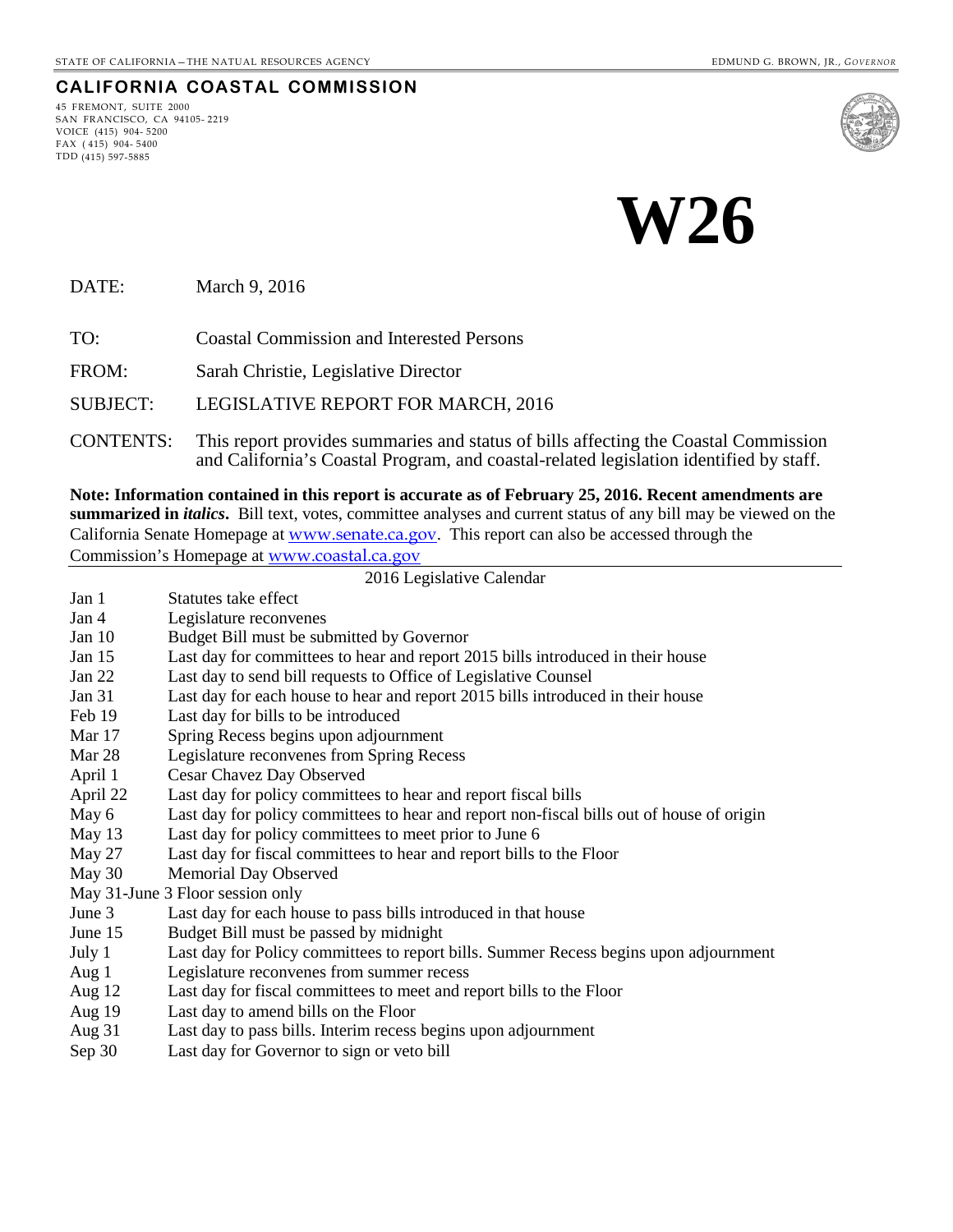# **PRIORITY LEGISLATION**

## **AB 300 (Alejo) Safe Water and Wildlife Protection Act of 2015**

This bill would enact the Safe Water and Wildlife Protection Act of 2015, requiring the State Coastal Conservancy to establish and coordinate the Algal Bloom Task Force. The task force would be comprised of a representative of the State Department of Public Health, the Department of Fish and Wildlife, Department of Food and Agriculture and the State Coastal Conservancy, and other relevant agencies. It would require the task force to review the risks and negative impacts of toxic blooms and microcystin pollution, consult with the EPA Secretary, and to submit a summary of its findings and recommendations to the Resources Secretary by January 1, 2017. Amendments of 05/28 add the State Water Pollution Cleanup and Abatement Account as a source of grant funds. *Amendments of 06/25 add "marine waters" to the definition of "waters of the state."* 

| Introduced    | 02/12/15                                                               |
|---------------|------------------------------------------------------------------------|
| Last Amended  | 08/17/15                                                               |
| <b>Status</b> | Senate Appropriations Committee, Suspense File. Held under submission. |

### **AB 435 (Chang) Natural Resources Agency: webcast of meetings and workshops**

This bill would require all boards, departments and commissions within the Environmental Protection Agency and the Natural Resources Agency to provide live webcasts of all public meetings in a manner that enables listeners to and viewers to ask questions and provide public comment by phone or electronic communication. The bill would require all agencies to archive the webcasts for later viewing by the public. Amendments of 05/28 specify that the bill does not apply to workshops or meetings held at "non-agency sites", and specify that archived meeting videos must be made available to the public for a period of three years. *Amendments of 05/28 make the bill no longer applicable to the Coastal Commission.* 

| Introduced   | 02/19/15                                                |
|--------------|---------------------------------------------------------|
| Last Amended | 05/28/15                                                |
| Status       | Senate Appropriations Committee. Held under submission. |

### **AB 718 (Chu) Local government: powers**

This bill would prohibit any local government from imposing civil or criminal penalties for the act of sleeping or resting in a lawfully parked motor vehicle. *Amendments of 7/14 clarify that the bill does not supersede various other laws.* 

| Introduced    | 02/25/15                                                          |
|---------------|-------------------------------------------------------------------|
| Last Amended  | 07/14/15                                                          |
| <b>Status</b> | Failed passage in Senate. Reconsideration granted. Inactive File. |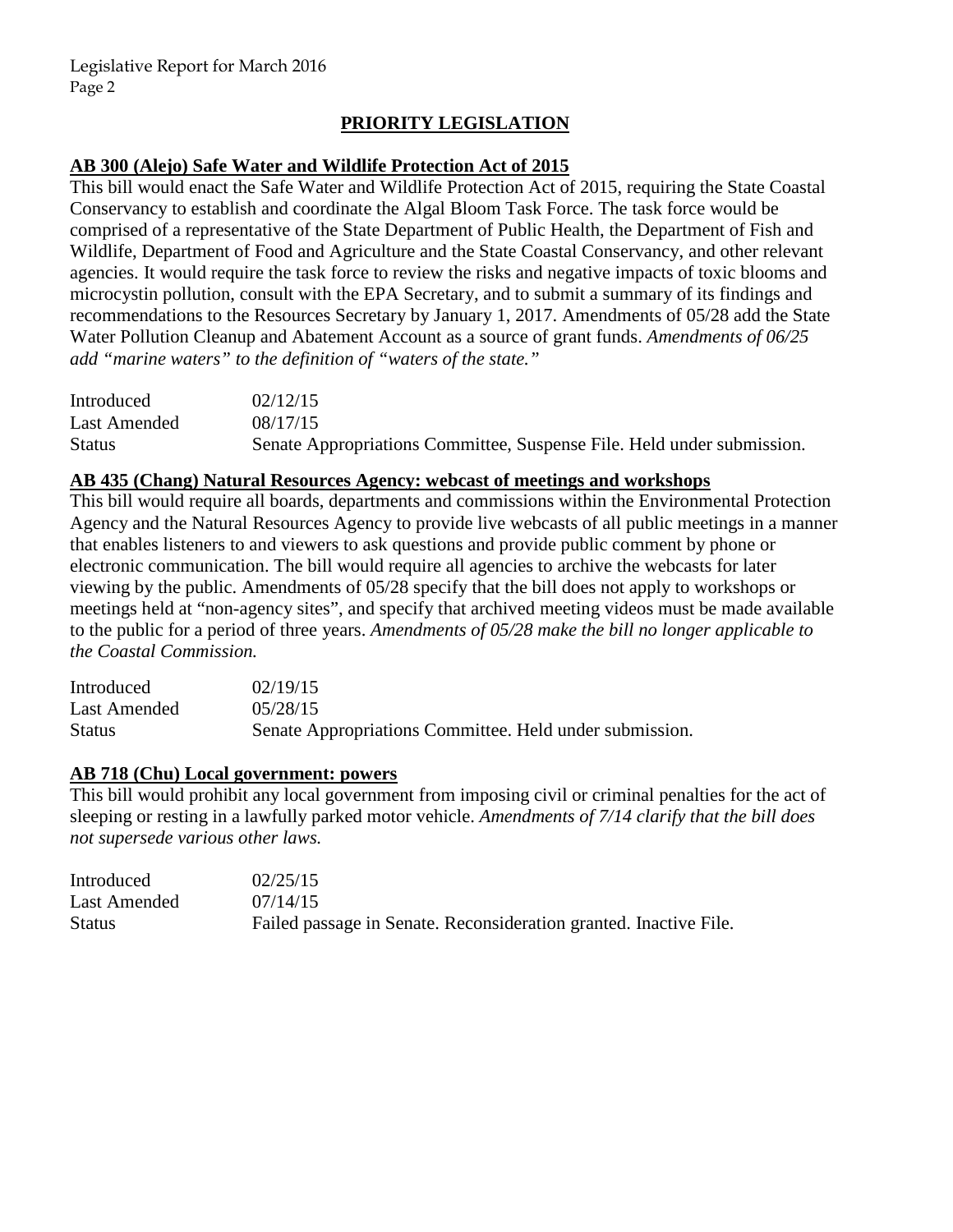## **AB 988 (Stone) Outdoor Environmental Education and Recreation Grants Program**

This bill would require the Department of Parks and Recreation to establish an Outdoor Environmental Education and Recreation Grants Program for the purpose of increasing the ability of underserved and at-risk populations to participate in outdoor recreation and educational experiences by awarding grants to public organizations, nonprofit organizations, or both. The bill would require that all moneys received for the purposes of the program be deposited into the California Youth Outdoor Education Account, which would be created by the bill and would be continuously appropriated. Any bond funds made available through the program would be awarded to programs that meet the criteria of the State Urban Parks and Healthy Communities Act. Amendments of 06/01 specify that priority will be given to grant applications that primarily serve students who are eligible for free or reduced-price meals, or pupils of limited English proficiency. *Amendments of 06/30 make technical changes, and require the department to report annually to the Budget and Fiscal Committees.* 

| Introduced    | 02/26/15                                                |
|---------------|---------------------------------------------------------|
| Last Amended  | 06/30/15                                                |
| <b>Status</b> | Senate Appropriations Committee. Held under submission. |

#### **AB 1500 (Mainschein) California Environmental Quality Act: priority housing projects: exempt**

This bill would exempt emergency shelter, transitional housing, and priority housing projects, as defined, from the requirements of CEQA.

| Introduced    | 02/27/15                                    |
|---------------|---------------------------------------------|
| Last Amended  | 01/13/16                                    |
| <b>Status</b> | Senate Transportation and Housing Committee |

### **\*AB 2002 (Stone) Political Reform Act: California Coastal Commission**

This bill would amend the definition of "administrative action" in Section 82002 of the Political Reform Act to include permit applications and other actions pending before the Coastal Commission. The bill would also amend Section 30325 of the Public Resources Code to require persons who communicate with the commission on actions described under the new definition in 82002, with certain exceptions, to comply with the requirements Political Reform Act (Chapter 6, Title 9 of the Government Code).

Introduced  $02/16/15$ Status Assembly Rules Committee

### **\*AB 2042 (Harper) Water desalination facilities**

This is a spot bill related to desalination facilities.

| Introduced | 02/17/16                        |
|------------|---------------------------------|
| Status     | <b>Assembly Rules Committee</b> |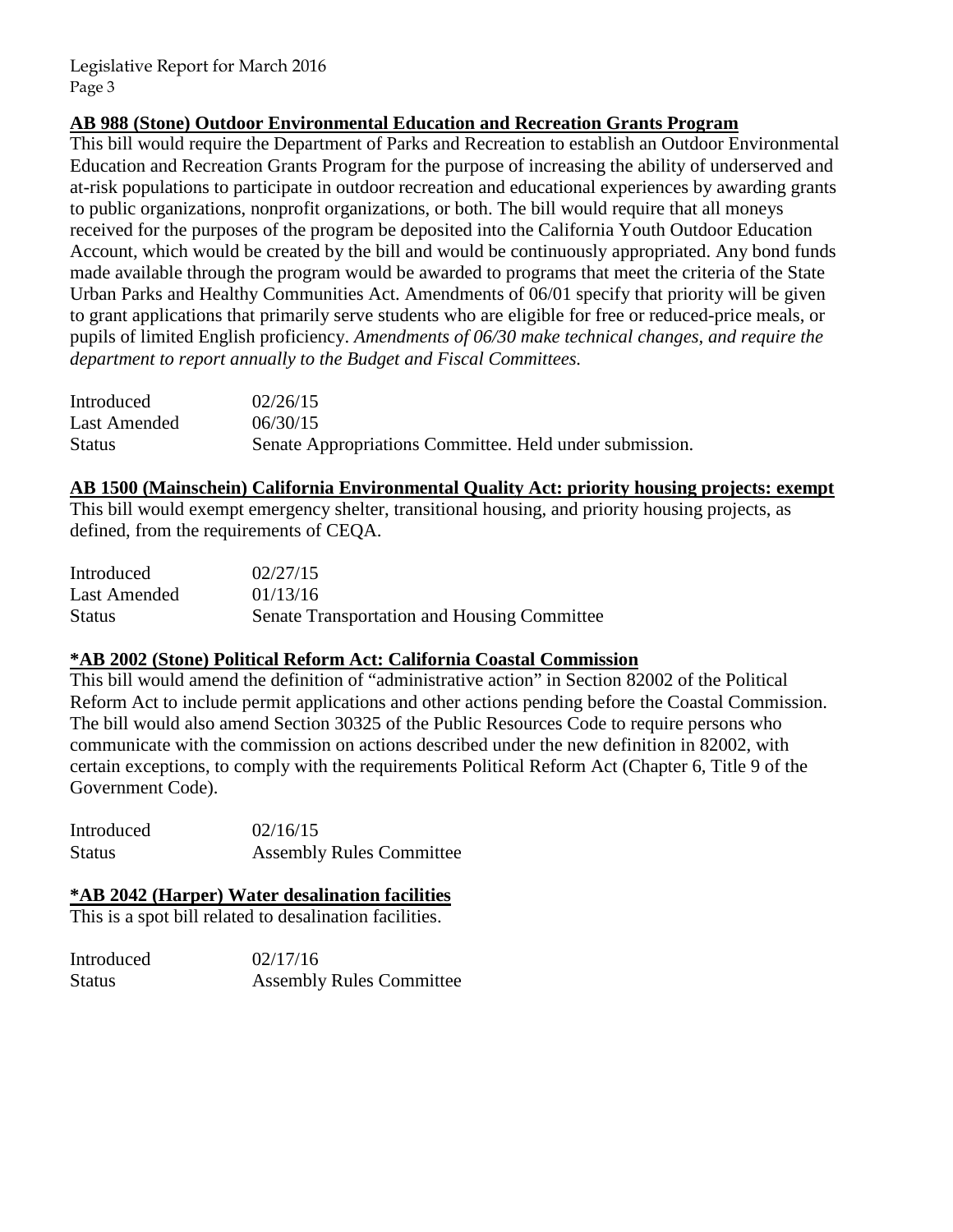#### **\*AB 2043 (Harper) Desalination**

This bill would amend Section 12947 of the Water Code to make legislative findings recognizing desalination as "an important local and regional sustainable water supply and reliability option."

| Introduced    | 02/17/16                        |
|---------------|---------------------------------|
| <b>Status</b> | <b>Assembly Rules Committee</b> |

## **\*AB 2171 (Jones) Coastal resources: development review: appeals**

This bill would add Section 30625.5 to the Public Resources code to allow an applicant or an aggrieved person file an appeal on any appealable item directly with a superior court in lieu of filing an appeal with the Commission.

Introduced 02/18/15 Status Assembly Rules Committee

#### **\*AB 2198 (Brough) Coastal development permits: desalination facilities**

This bill would require an application for a coastal development permit for a "desalinization project" to be given priority for review and expedited permitting.

| Introduced    | 02/18/16                        |
|---------------|---------------------------------|
| <b>Status</b> | <b>Assembly Rules Committee</b> |

### **\*AB 2299 (Bloom) Land use: housing: second units**

This bill would require cities and counties to develop ordinances allowing for second units in single family and multi-family zoning. Current law provides for the permissive development of such ordinances.

| Introduced    | 02/18/16                        |
|---------------|---------------------------------|
| <b>Status</b> | <b>Assembly Rules Committee</b> |

### **\*AB 2401 (Harper) State and local beaches: fire rings**

This is a spot bill relating to fire rings at local beaches.

Introduced 02/17/16 Status Assembly Rules Committee

#### **\*AB 2406 (Thurmond) Housing: junior accessory dwelling units**

This bill would amend Government Code Section 65852.2 to require that a local ordinance pertaining to the authorization of second units in single-family or multi-family zoning also provide for the creation of junior accessory dwelling units. The bill would also exempt those units from water or sewer hookup fees, additional parking and fire attenuation requirements.

| Introduced | 02/19/16                        |
|------------|---------------------------------|
| Status     | <b>Assembly Rules Committee</b> |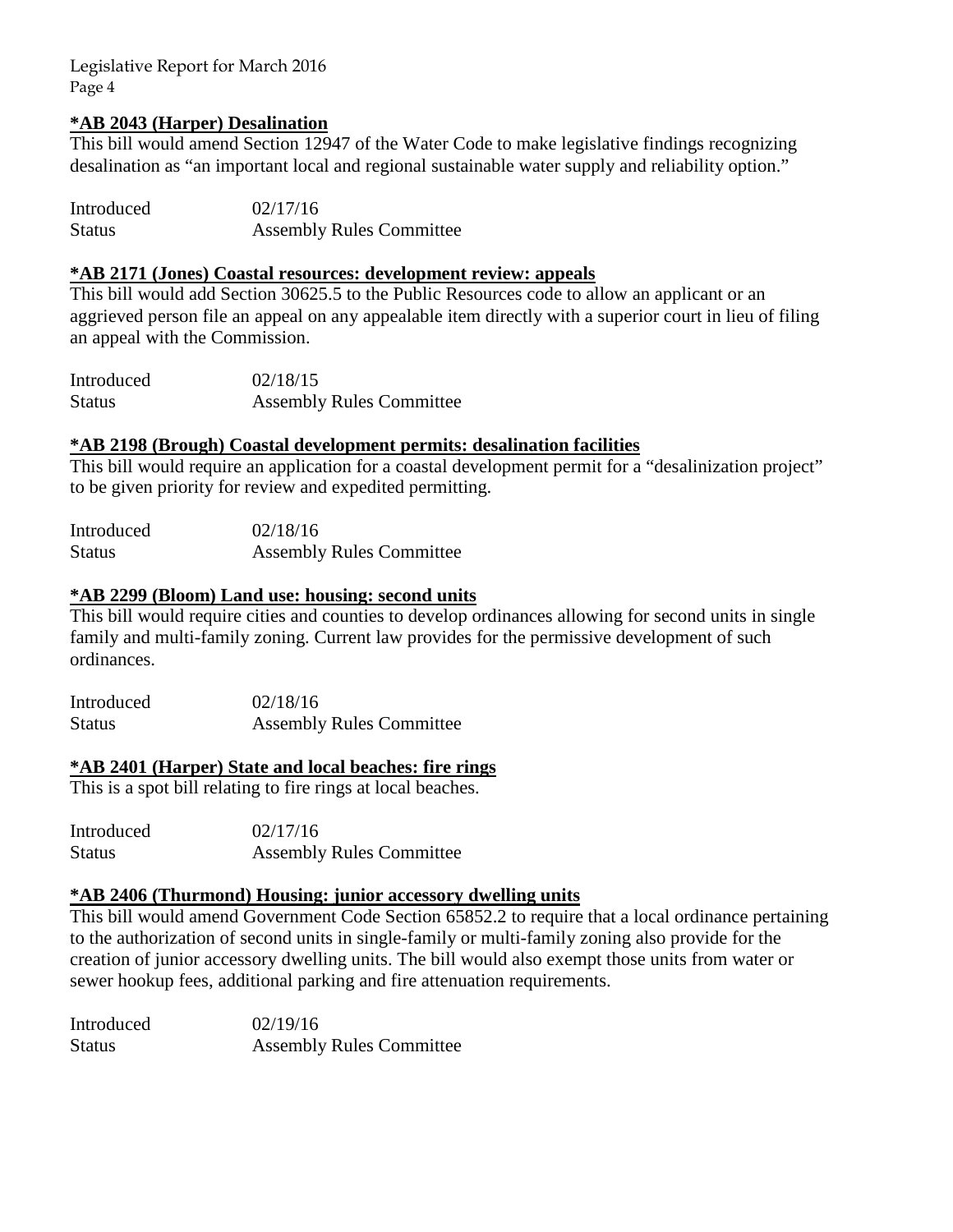# **\*AB 2413 (Thurmond) Sea level rise preparation**

This bill would require the Natural Resources Agency to complete a study by January 1, 2019, that outlines the impacts of sea level rise on low-income communities and at-risk communities and public projects and infrastructure. The study would also include short-term and long-term recommendations.

| Introduced    | 02/19/16                        |
|---------------|---------------------------------|
| <b>Status</b> | <b>Assembly Rules Committee</b> |

## **\*AB 2444 (Garcia) California Water Quality, Coastal Protection and Outdoor Access Act**

This bill would create the California Water Quality, Coastal Protection, and Outdoor Access Improvement Act of 2016, which would authorize the issuance of bonds in an unspecified amount to finance water quality, coastal protection and public outdoor access programs.

| Introduced    | 02/19/16                        |
|---------------|---------------------------------|
| <b>Status</b> | <b>Assembly Rules Committee</b> |

# **\*AB 2616 (Burke) California Coastal Commission: membership: environmental justice**

This bill would increase the membership of the Commission from 12 to 15. Three additional commissioners would be appointed, one-each by the Governor, Speaker and the Senate Rules Committee, who represent and work with communities most burdened by high levels of pollution and environmental justice issues. The bill would also reinstate the Commission's original authority to protect, encourage, and where feasible provide opportunities for low and moderate income housing. The bill would also specify that the Coastal Commission is not precluded from considering environmental justice issues in its actions.

Introduced 02/19/16 Status Assembly Rules Committee

### **\*AB 2628 (Levine) Political Reform Act: post-governmental employment**

This bill would add Section 87496.5 to the Political Reform Act to prohibit an elected or appointed officer of a state or local public agency from maintaining employment or taking consultation fees from the board, commission or other body on which he/she served for a period of 1 year.

| Introduced | 02/19/16                        |
|------------|---------------------------------|
| Status     | <b>Assembly Rules Committee</b> |

### **\*AB 2658 (Maienshein) California Coastal Commission: ex parte communications: meetings**

This bill would extend current ex parte reporting requirements to members of the Coastal Commission staff. The bill would also require all hearings, workshops, or written proceedings to be promptly posted on the Commission's website to allow for public comment.

| Introduced    | 02/19/16                        |
|---------------|---------------------------------|
| <b>Status</b> | <b>Assembly Rules Committee</b> |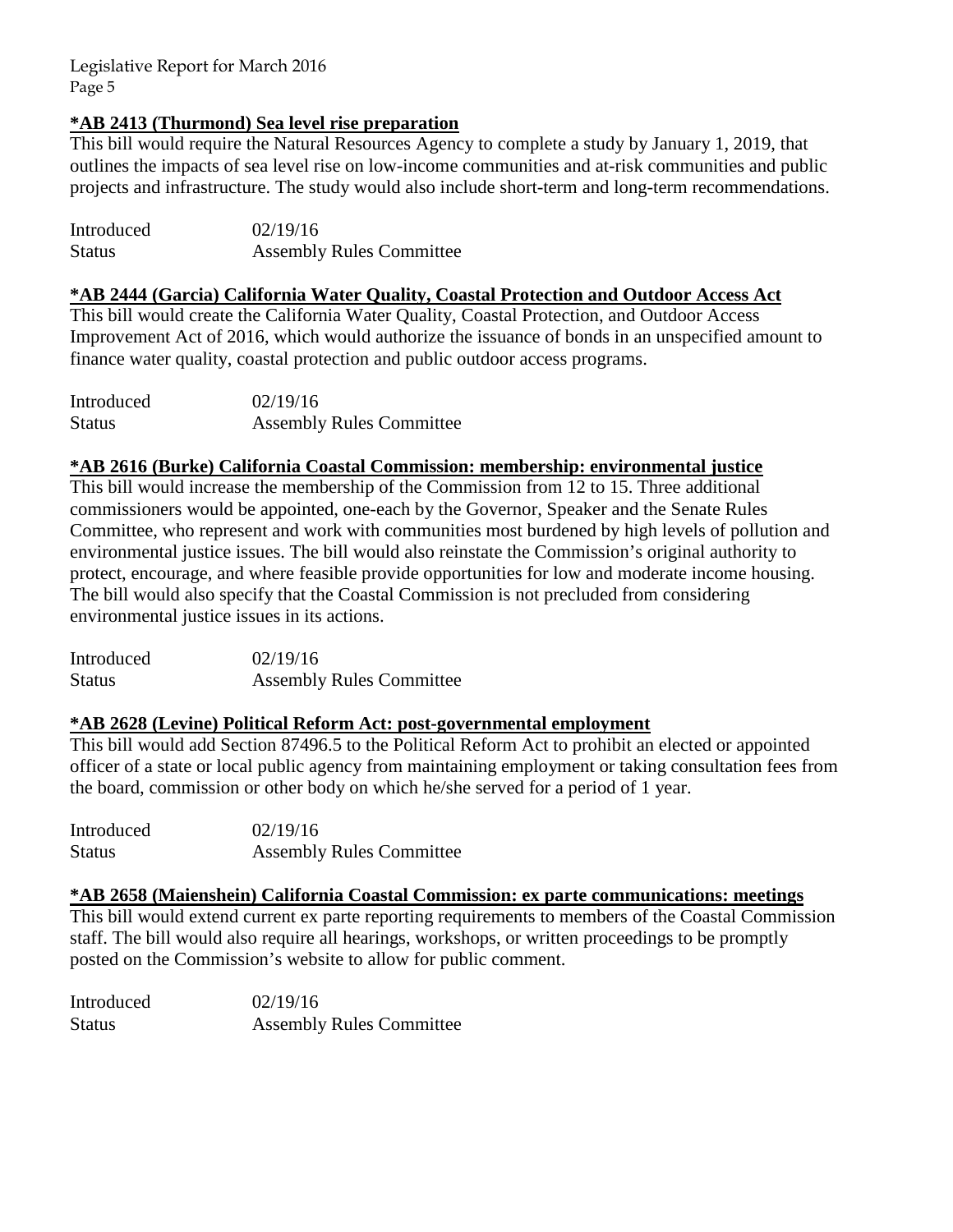# **SB 233 (Hertzberg) Marine resources and preservation**

This bill would amend the California Marine Resources Legacy Act in the Fish and Game Code, related to artificial reef conversion of offshore oil and gas facilities. The bill designates the Department of Fish and Wildlife as the lead agency for environmental review an under CEQA for an application to partially remove an offshore structure. The bill requires the Department to determine the cost savings of partial removal compared with full removal, as well as make the determination of whether partial removal provides a net environmental benefit. The bill includes consideration of greenhouse gas emissions as part of the analysis of net environmental benefit. The bill makes changes to the application process, and changes to the timing of the distribution of funds. This bill designates the State Lands Commission as the lead agency under CEQA, requires the applicant to provide sufficient funds for all agencies to perform the responsibilities proscribed by the bill, and gives the Ocean Protection Council the responsibility of determining the appropriate weight to be given to adverse impacts to the marine environment versus greenhouse gas emissions. The bill would allow the first applicant to partially remove an offshore platform to pay startup and other costs associated with processing the application as determined by the department*. Amendments of 07/16 change references from "best available science" to "credible" science, and allow the first applicant to pay the department's start-up cost.* 

| Introduced    | 02/13/15                                                                   |
|---------------|----------------------------------------------------------------------------|
| Last Amended  | 07/16/15                                                                   |
| <b>Status</b> | Assembly Appropriations Committee. Hearing cancelled at request of author. |

### **SB 317 (De Leon) The Safe Neighborhood Parks, Rivers, and Coastal Protection Bond Act**

This bill would enact the Safe Neighborhood Parks, Rivers, and Coastal Protection Bond Act of 2016, which, if adopted by the voters at the November 8, 2016, statewide general election, would authorize the issuance of bonds in an unspecified amount pursuant to the State General Obligation Bond Law to finance a safe neighborhood parks, rivers, and coastal protection program. The bill would authorize a total bond issuance amount of \$2,450,000,000. Of that amount, \$350,000,000 would be specified for coast and ocean protection, and \$370,000,000 for rivers, lakes and streams. This bill has an urgency clause. *Amendments of 05/05 up to 10% of funds allocated for each chapter may be used for project planning and monitoring, and specify that no more than 5% of funds allocated to a grant program may be used for administrative costs.* 

| Introduced    | 02/23/15                                |
|---------------|-----------------------------------------|
| Last Amended  | 05/05/15                                |
| <b>Status</b> | Appropriations Committee, Suspense File |

### **SB 657 (Monning) Diablo Canyon Units 1 and 2: independent peer review panel**

As Amended 04/21, this bill would require the Public Utilities Commission to convene an independent review panel to review seismic studies and surveys of the Diablo Canyon Units 1 and 2, including the surrounding area and spent fuel storage areas. This bill has an urgency clause, and if chaptered, would take effect immediately. *Amendments of 6/23 make a technical, non-substantive change.* 

| Introduced                         | 02/27/15                   |
|------------------------------------|----------------------------|
| <b>Last Amended</b>                | 06/23/15                   |
| <b>Commission Position Support</b> |                            |
| <b>Status</b>                      | In Assembly. Held at desk. |